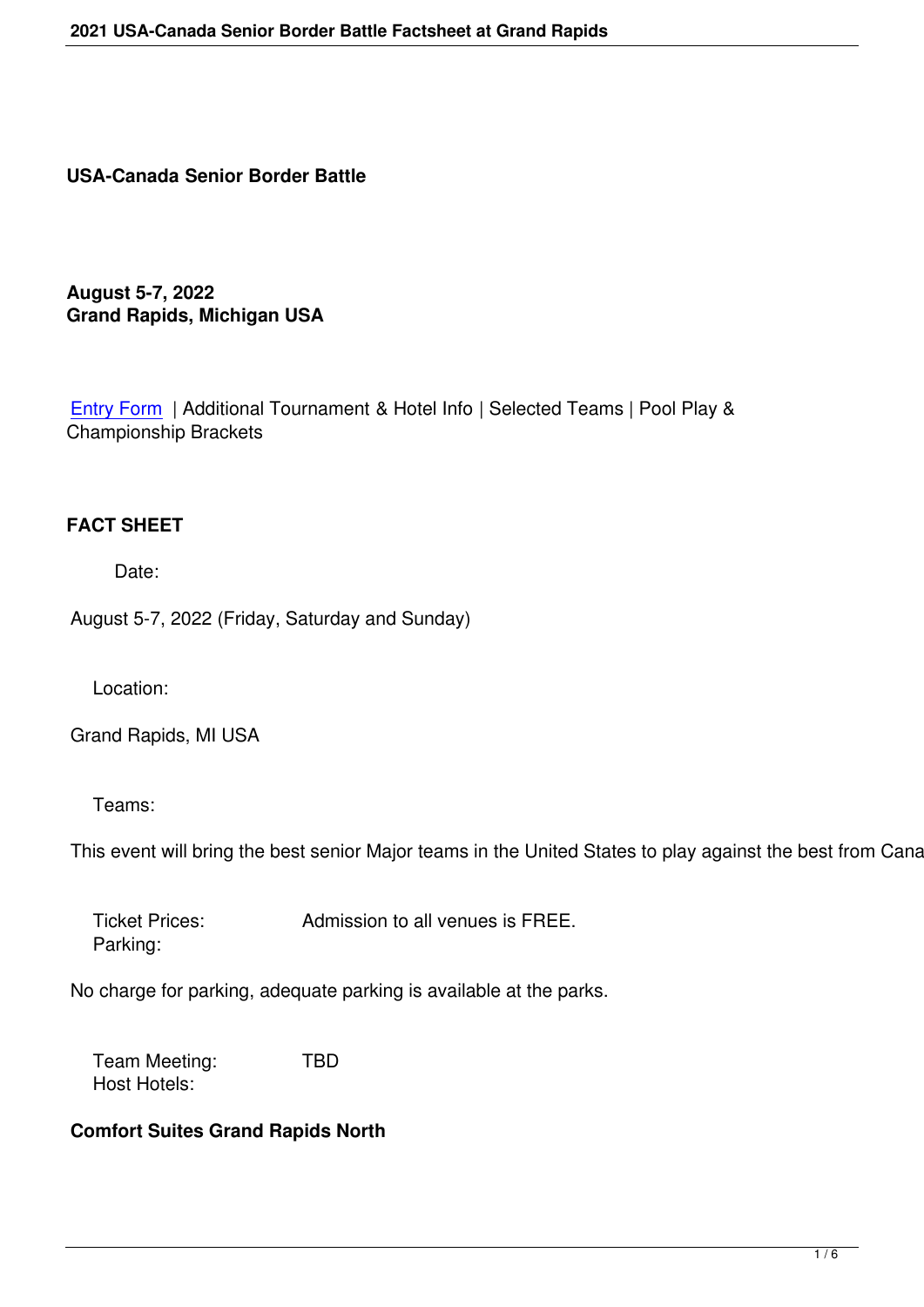350 Dodge NE, Comstock Park, MI, 49321

 **10 minutes from complex**

20 rooms per night contracted at \$109/night

Contact person: Crisanna Campbell

Comfortnorthsales@gmail.com

(616) 785-7899

# **Tru by Hilton Comstock Park Grand Rapids**

(616) 286-6555

340 Dodge NE, Comstock Park, MI, 49321

 **10 minutes from complex**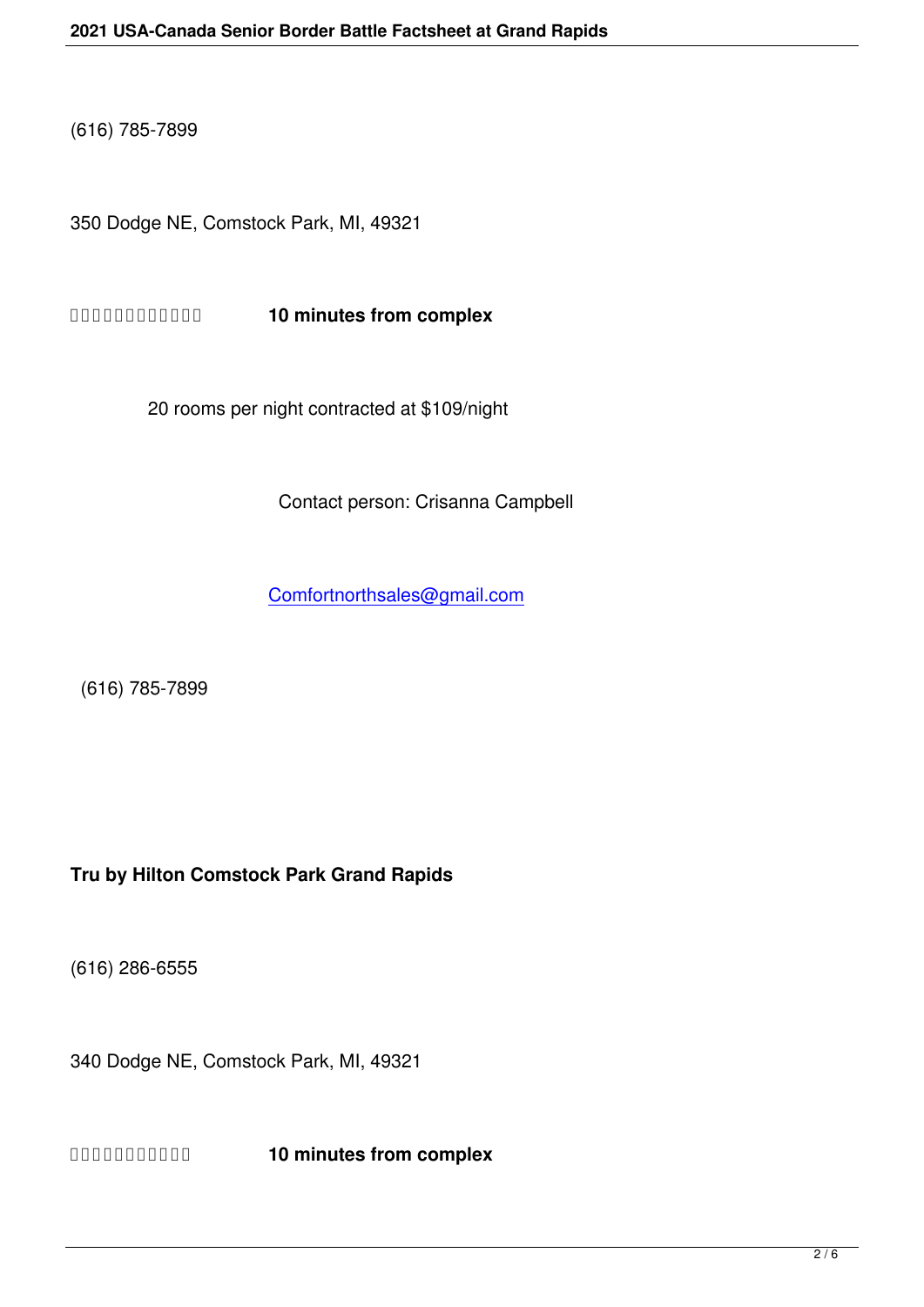jennifer.orent@hilton.com

**Hampton Inn Grand Rapids North**

(616) 647-1000

500 Center Dr NW, Grand Rapids, MI, 49544

# **14 minutes from complex**

Contact person: Evan Clark

Evan.Clark@Hilton.com

**Home2 Suites by Hilton Grand Rapids North**

(616) 228-6730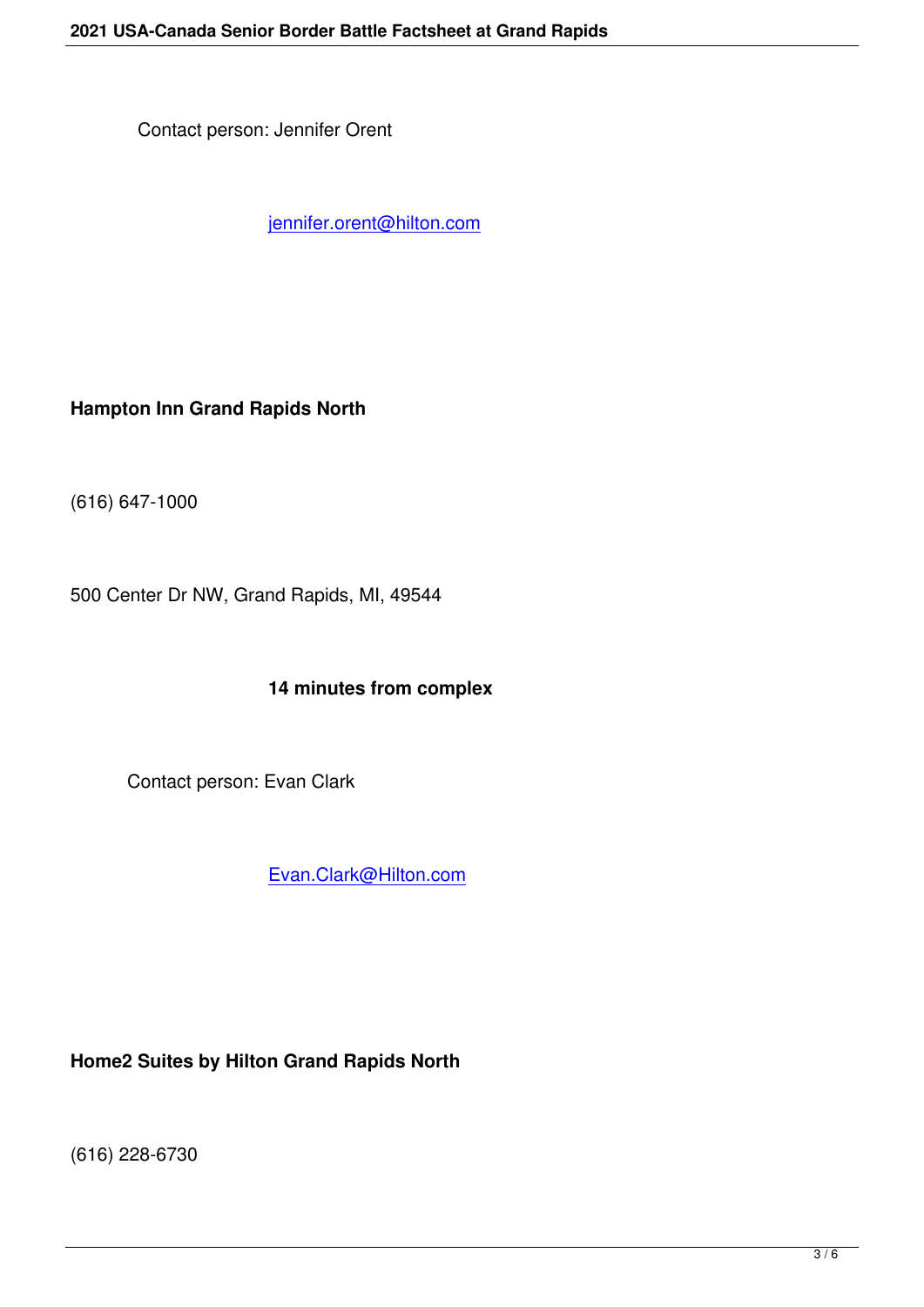**16 minutes from complex** 

Contact person: Avani Singh

avanipat@gmail.com

# **Holiday Inn Express & Suites Grand Rapids-North**

(616) 647-4100 ext. 143

358 River Ridge Dr NW, Walker, MI, 49544

### **15 minutes from complex**

Contact person: Sulema Kiekintveld

 Sulema@lodgco.net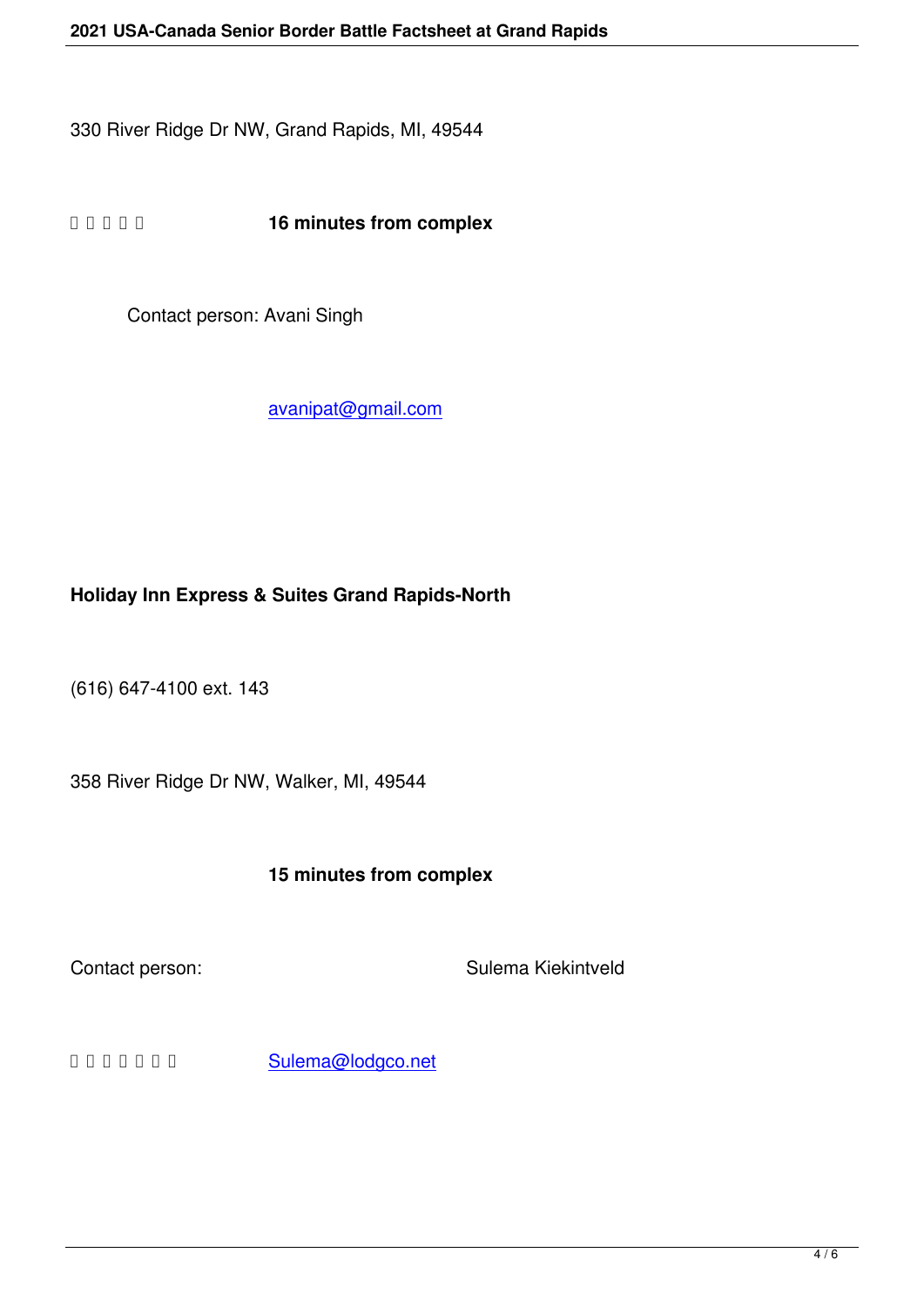(616) 647-0600

620 Center Dr NW, Walker, MI, 49544

**14 minutes from complex**

Contact person: Sulema Kiekintveld

### Sulema@lodgco.net

 [Team Check-in:](mailto:Sulema@lodgco.net)

Photo ID's (drivers license) are needed for the player check-in. Friday (time TBD) the teams will check-in a

Tournament Seeding:

The four teams in each age division will compete in pool play on Friday and Saturday. The top seeded US

Tournament Director:

RB Thomas, 703-368-1188 or 571-436-9704 (cell) (USA Administrator)

9114 I-Beam Lane, Manassas, VA 20110

Email: issa94@aol.com